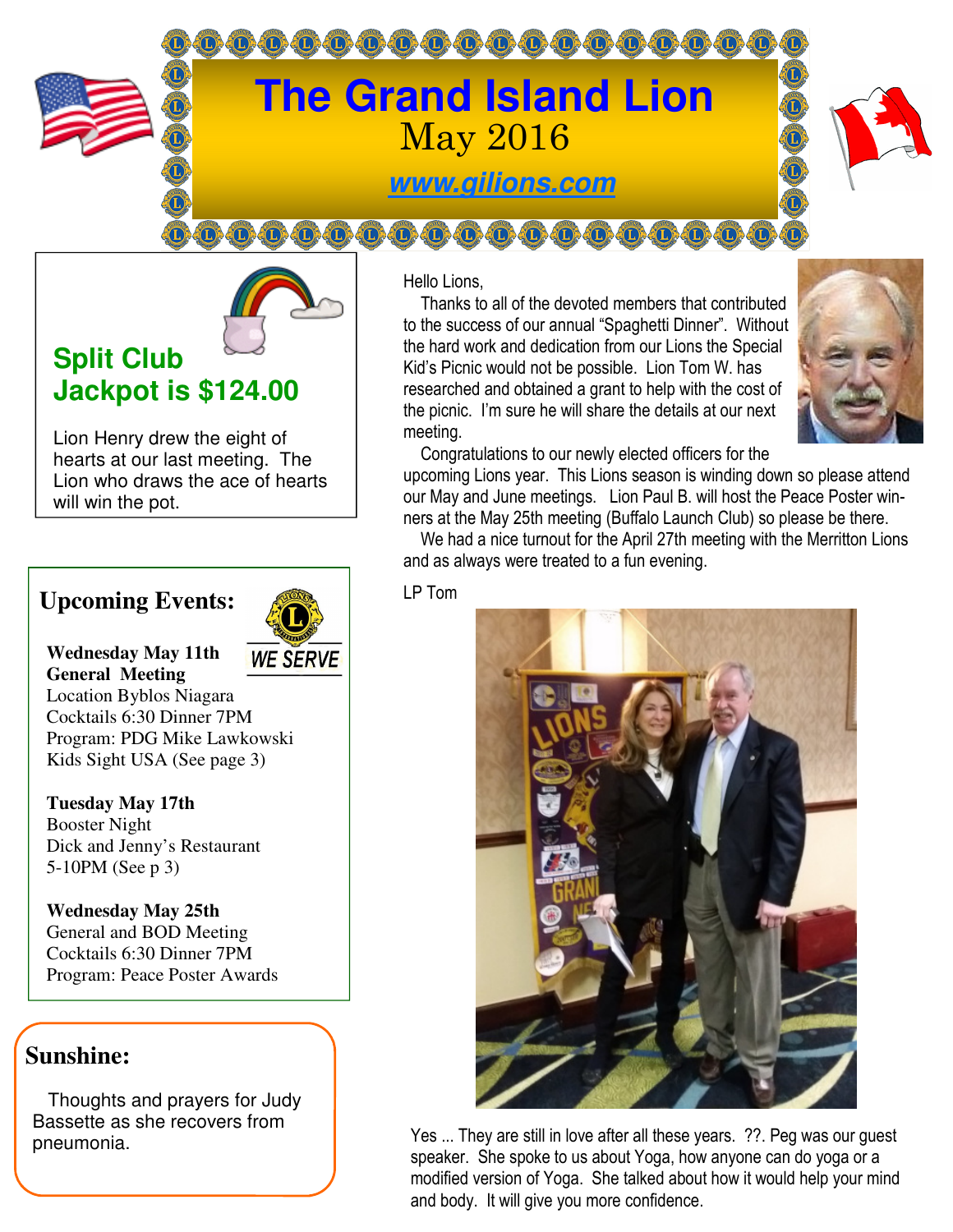| PAGE 2                                                                                                                                                                                                                                                                                                                                                                     | <b>The Grand Island Lion</b> |                                                                                                                                                                                                                                                                                                                                                                                                                                                                | May 2016 |
|----------------------------------------------------------------------------------------------------------------------------------------------------------------------------------------------------------------------------------------------------------------------------------------------------------------------------------------------------------------------------|------------------------------|----------------------------------------------------------------------------------------------------------------------------------------------------------------------------------------------------------------------------------------------------------------------------------------------------------------------------------------------------------------------------------------------------------------------------------------------------------------|----------|
| Lions,<br>The following slate of Officers recommended by the<br>nominating committee was presented at the April 13th<br>general meeting and approved unanimously by mem-<br>bers in attendance. There were no nominations from<br>the floor. Since the meeting Mike Steinagel nomi-<br>nated Mike Steinagal for President. A second, via                                   |                              | Dear Grand Island Lions,<br>I am pleased to advise you that your grant application to<br>the Brandel-Murphy Youth Foundation has been approved<br>by our grants committee. A check in the amount<br>of \$2000.00 will be presented by BMYF Officer PDG Jim<br><b>Muscoreil</b> at a suitable event in your district.<br>We believe that your project is well thought out and meets                                                                             |          |
| email, has been received and an election will be con-<br>ducted. Via email.<br>President: Lion Dick Crawford<br>1st Vice President: Lion Henry Lobl<br>2nd Vice President Lion Shelia Ferrentino<br>Treasurer: Lion Tom Witkowski<br>Corresponding Secretary: Lion Kelly McGarvey<br>Recording Secretary: Lion Donna Lavallee<br>Lion Tamer/Tail Twister: Lion Fred Ruocco |                              | our requirements. As with all grants we would appreciate<br>you sending us periodic reports, along with pictures for our<br>records, which will also be put on our website. We would<br>also like you to mention our foundation in your literature<br>and or plaques. Our mission is "to provide assistance to<br>children in needsupporting programs that will improve<br>the lives of those served." Please include those thoughts<br>in your reports to us. |          |
| 1 Year Director: Lion Paul Krupa<br>1 Year Director: Lion Brooks Rimes<br>2 Year Director: Lion Anne Fahning<br>2 Year Director: Lion Bob Goulding                                                                                                                                                                                                                         |                              | We wish you all the best in finalizing this project and want<br>you to know that the Brandel-Murphy Youth Foundation<br>will be here for the future needs of your club and Dis-<br>trict. Please check our website to keep up to date on what<br>is happening in the Foundation.                                                                                                                                                                               |          |
| Election Final results: 16 votes for Dick Crawford, 1<br>vote for Mike Steinagel, 17 votes in favor for the re-<br>maining slate for officers and directors.                                                                                                                                                                                                               |                              | Yours in Lionism,<br>PCC John Wargo<br><b>Grants Coordinator</b>                                                                                                                                                                                                                                                                                                                                                                                               |          |
| <b>Respectfully Submitted</b><br>Annette Lobl, Corresponding Secretary.                                                                                                                                                                                                                                                                                                    |                              | jwargo@yahoo.com<br>845-473-2807                                                                                                                                                                                                                                                                                                                                                                                                                               |          |

#### **News from the Vision Beyond Sight Foundation**

Lions, as a board member of the Vision Beyond Sight Foundation (VBSF), I bring to our club and our community very exciting news. Several years ago, the Foundation opened a Humanitarian Account with a portion of funds from the Operating Account that has already provided \$450,000 toward equipment and technology updates in the Lions Diagnostic Eye Center (LDEC) at the Ira G. Ross Eye Institute (better known as "the Ross") in Buffalo. Recently, through a generous donation from the Fredric Buch family, the Humanitarian Account has grown to over \$54,000. The Buch family set up a memorial trust in memory of their son Peter Buch who was Director of Ophthalmic Imaging at the LDEC up until his sudden passing.

The VBSF board has agreed to work with the Ross staff in determining the needs of pediatric patients whose financially challenged families have insufficient health care coverage with high deductibles that are preventing them from getting the proper care for their children's precious sight. They will be using a modified version of our Financial Needs Assessment form in order to qualify the families. The VBSF Humanitarian Account will be used to pay at least in part the deductibles. To insure that the account remains viable in the coming years, the funds have been placed in a secure investment vehicle that will grow along with contributions and fundraisers.

If you learn of a potential need, and not only limited to eyesight, please contact me as soon as possible as time is the worst enemy affecting eyesight.

In a separate matter, the Foundation also reports an opportunity for a Lion to serve on the board. We meet six times a year. The duties of a board member are to ensure continuity of our service to the needs of the Eye Center only and for the medical services to those most in need. You do not need prior experience, just a desire to help those who look to us for help. And of course you are not committed after your first meeting, but I am sure you will be impressed. We have a vested interest in the LDEC as over 230 Grand Islanders use the services at the Ross. If you are interested, please contact me at your earliest convenience.

Yours in service, Lion Tom Witkowski 909-1862 liontom20n@roadrunner.com

PS: Make that over 231 Islanders as I am now a client also.





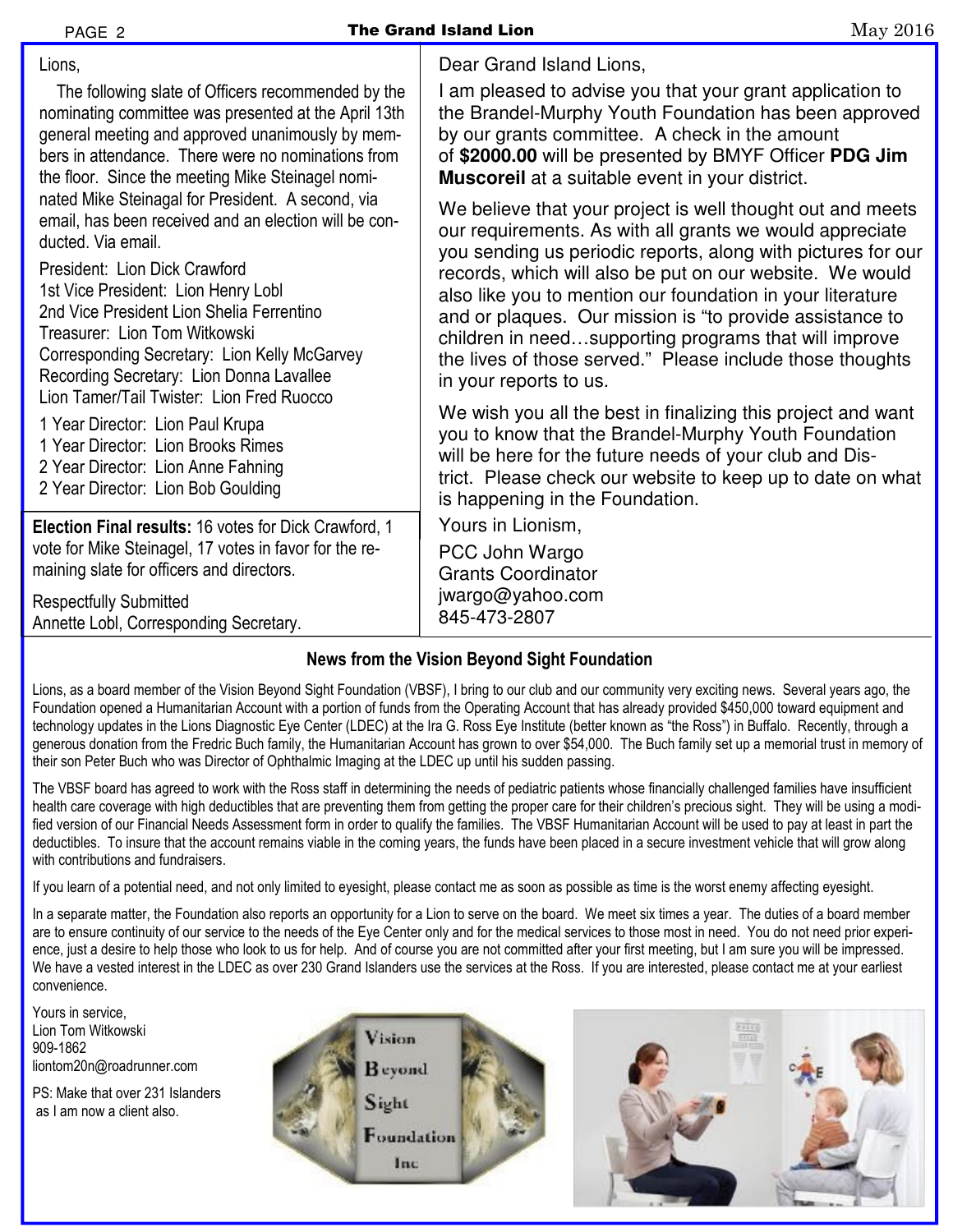





PDG Mike Lawkowski will be presenting at our May 11 dinner meeting. He will discuss the Lions Kidsight USA initiative for the Buffalo Public

School system and how we may promote it in our community. Kidsight has partnered with Lions SEE (Saving Eyes Early).